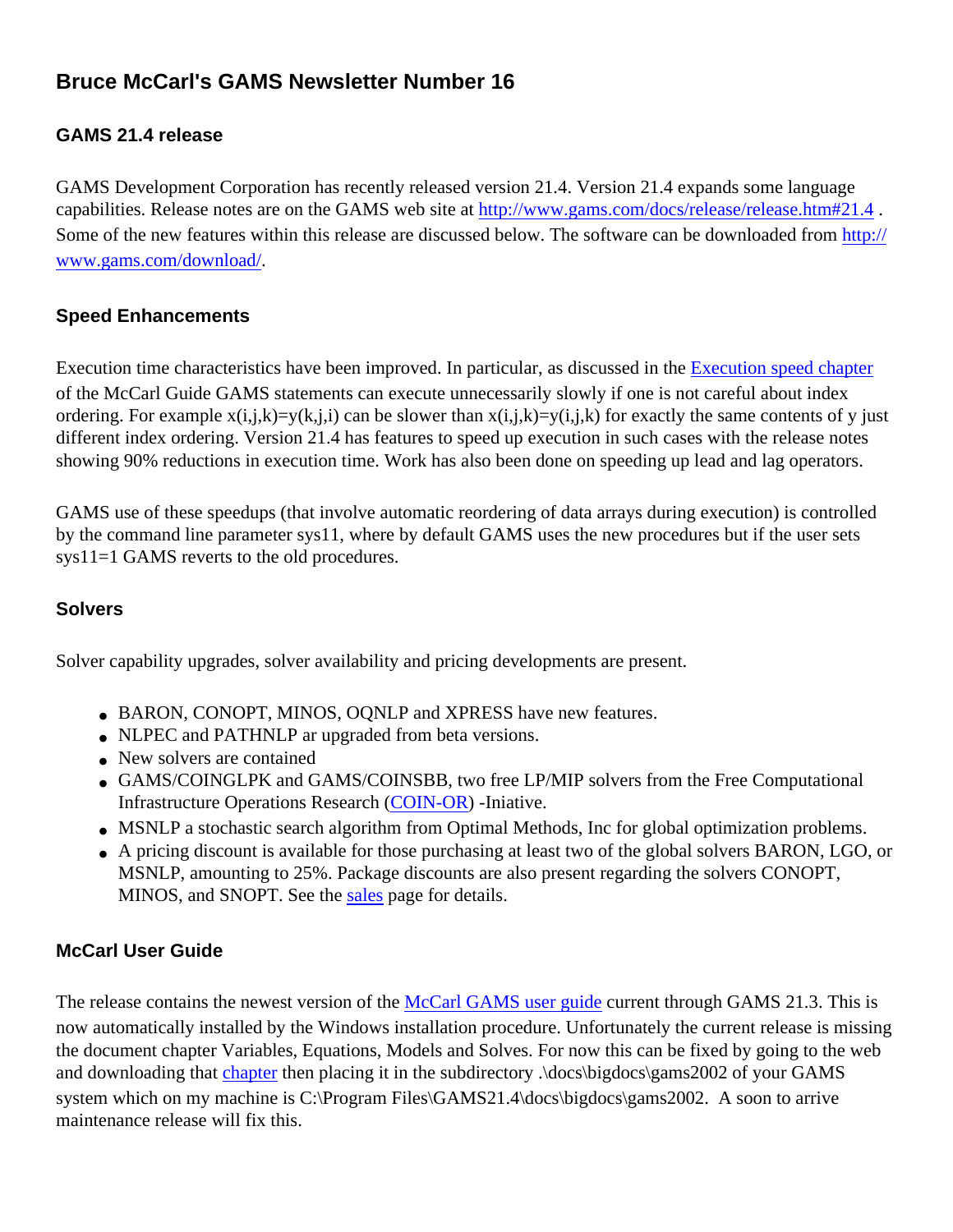#### **Other features**

The release notes also indicate 21.4 also contains

- New entries in the model and test model libraries that illustrate new features.
- Procedures to rank order data in parameters (GDXRANK) as documented [here.](http://debreu.colorado.edu/gdxrank/)
- IDE features regarding licenses.
- New functions regarding time of day, execution time, execution error codes, beta distributions and gamma distributions.
- Features that enable the use of embedded values in parameter and set data statements.
- Suffixes Grad and Hess that get exact point derivatives from any function.
- Procedures to reformat dates and insert tabs in put files.
- An option suppressing the logging of put files.
- A \$IF option that allows testing for the solver being used at compile time: \$IF SOLVER command
- \$if NOT solver baron \$goto nobaron
- Improved underflow control.

# **GDX, Timing of \$ commands versus EXECUTE\_UNLOAD**

When one is using \$ commands in column 1 of a GAMS program (not \$ conditionals) one must remember that the only data available to the commands is that in the set or parameter statements not any of the data developed by program execution. Consider the example

```
Set i /al,a2,a3,a4/;
Parameter x(i) /al 2, a4 12/;
x(i)(x(i)=0)=5; $gdxout ss.gdx
 $unload x
 $gdxout
 execute_unload "ss1.gdx" x
```
In this example the files ss.gdx has 2 entries for x while the file ss1.gdx has 4 entries. Why because the \$ commands are all executed at compile time and the statement redefining x will not be performed until execution time.

\$UNLOAD, and \$CALL GDXXRW or any other form of \$CALL can never use data computed during the GAMS run. If one wishes to use such data then EXECUTE\_UNLOAD and EXECUTE GDXXRW must be used. I think use of \$UNLOAD and \$CALL GDXXRW should be avoided if at all possible. The McCarl guide available through the [web](http://www.gams.com/dd/docs/bigdocs/gams2002/linkingtoother.pdf) or the IDE on Windows machines elaborates in the chapters on [GDX file usage](http://www.gams.com/dd/docs/bigdocs/gams2002/gdxusage.pdf), and [Links to Other Programs.](http://www.gams.com/dd/docs/bigdocs/gams2002/linkingtoother.pdf)

## **Transferring data via TXT and GDX files**

Erwin Kalvelagen has recently created programs that will pass information to and from TXT files at time of program execution. These are open source programs called gdx2txt.exe and txt2gdx.exe described in Erwin's [webpage](http://www.gams.com/~erwin/) through [Interfacing GAMS with other applications: Tutorial and examples](http://www.gams.com/~erwin/interface/interface.html) specifically in the section on the GDX API under [language bindings](http://www.gams.com/~erwin/interface/interface.html#4.3_Language_Bindings) and are available for download through that document. These permit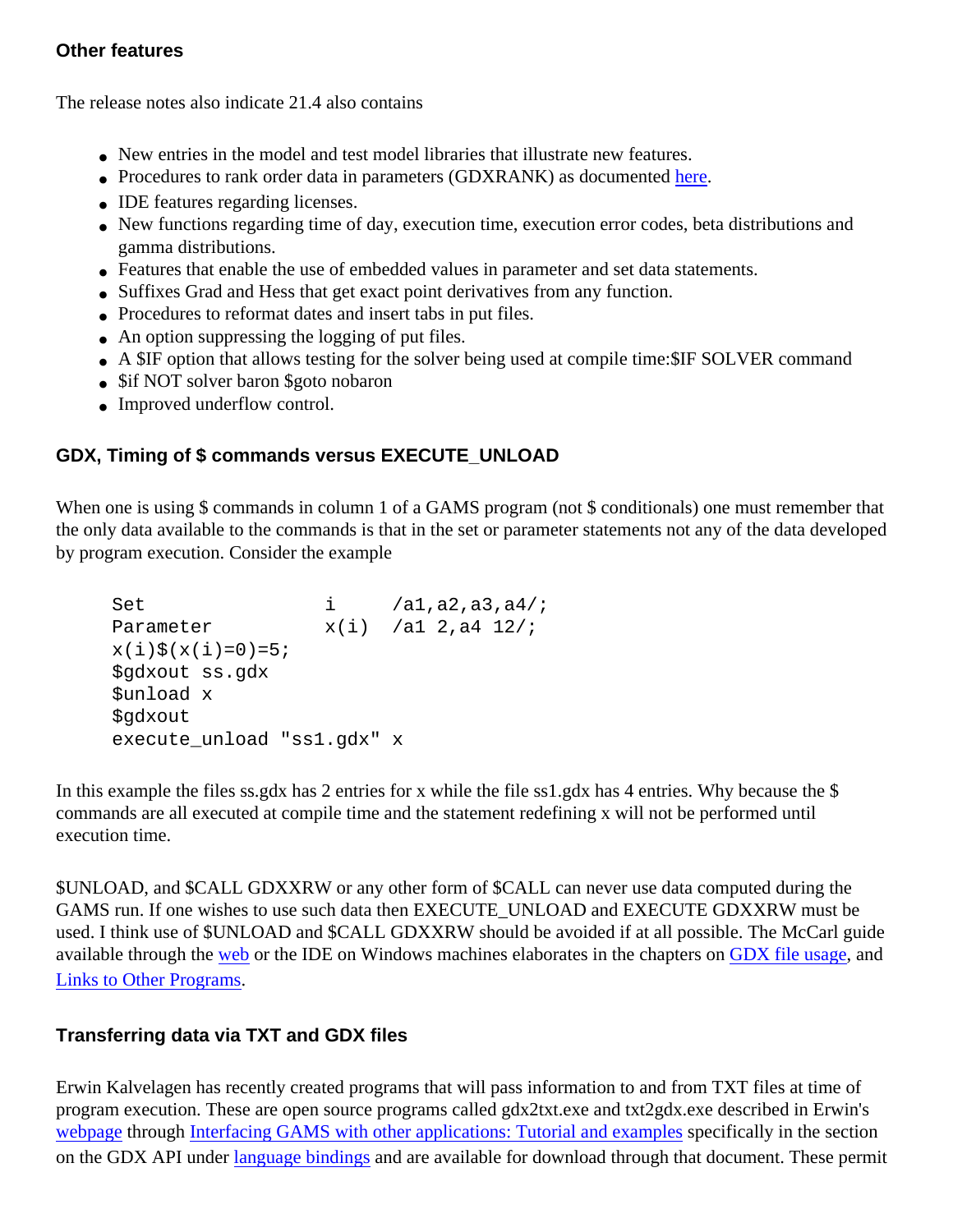data exchange with user written programs. Consider the following suggestive example:

```
Set i /a1,a2,a3,a4/;
Parameter x(i) /al 2, a4 12/;
alias(i,j);parameter y(i,j);
 parameter z(i,j);
x(i)\zeta(x(i)=0)=5; execute_unload "ss1.gdx" x;
 execute "gdx2txt.exe in=ss1.gdx id=x out=mytext.txt"
y(i,j)=ord(i)*ord(j); execute_unload "ss1.gdx" y;
 execute "gdx2txt.exe in=ss1.gdx id=y out=mytext2.txt"
 execute "del mytext3.txt";
 execute "copy mytext2.txt mytext3.txt";
 *execute "myfavoriteprogram.exe";
 execute "txt2gdx.exe out=ss1.gdx parameter id=z in=mytext3.txt";
execute load "ss1.gdx" z;
 display z;
```
Herein the file mytext.txt will contain the data for the parameter x in a file looking as follows

 i1 2 i2 5 i3 5 i4 12

while the first 6 lines of mytext2.txt contain the information for the two dimensional parameter y

 i1.j1 1 i1.j2 2 i1.j3 3 i1.j4 4 i2.j1 2 i2.j2 4

finally the entries in the GAMS parameter z at the end of the program is the information ultimately in y but after

- unloading it to a GDX
- then moving it to a text file
- then copying it to another text file
- then loading to a GDX file
- then bringing it back into GAMS.

Here one could replace the copy command with an Execute that runs of a user written program that reads the TXT file passed from GAMS then creates a TXT file for passage back to GAMS. The formatting requirements for such files involve using set names consistent with the GAMS program then for multidimensional items separating the various set elements with periods.